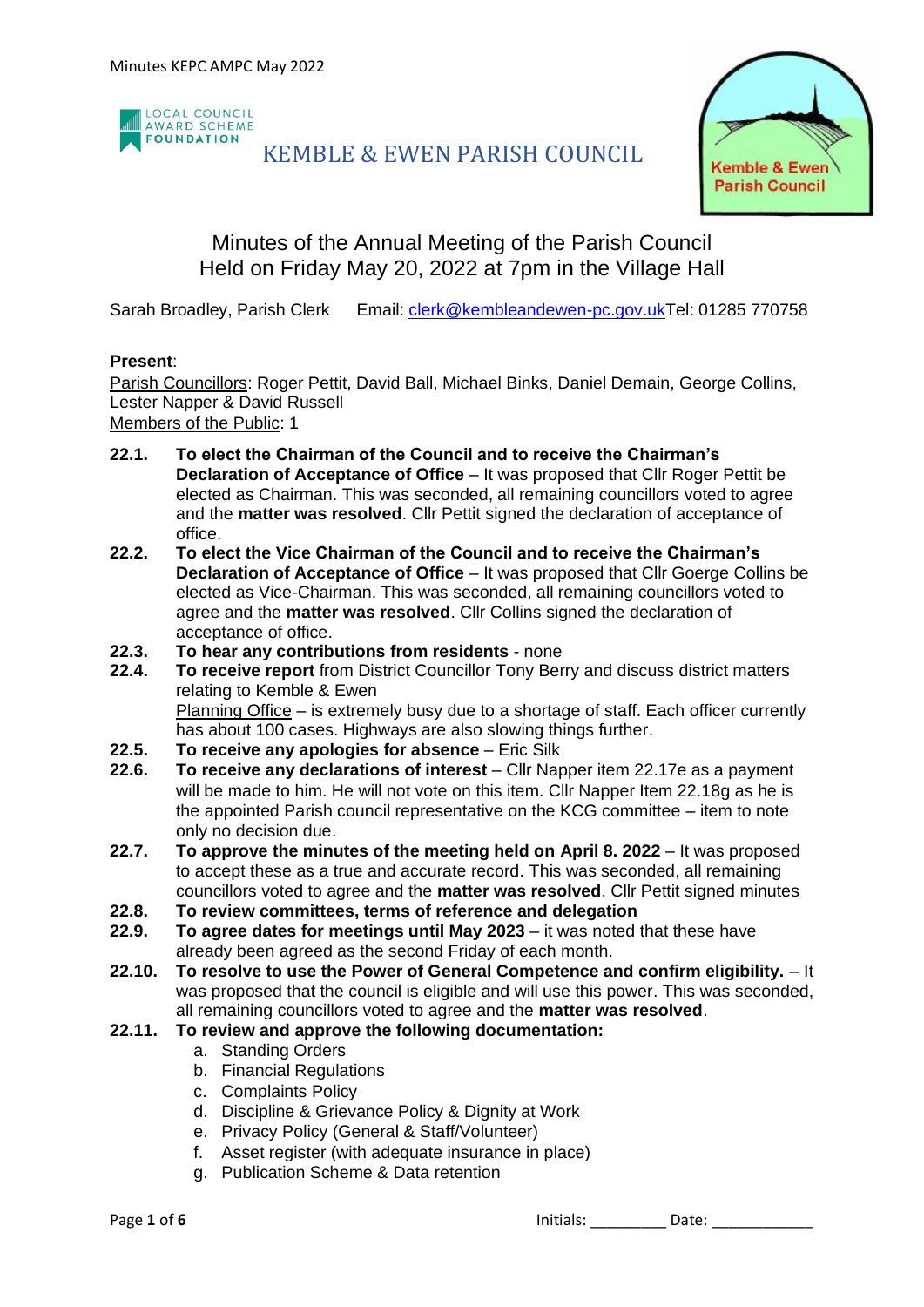It was proposed to update the standing orders in line with the latest modal version and approve items b-g as they are. This was seconded, all remaining councillors voted to agree and the **matter was resolved**.

#### **22.12. To review and approve the following subscriptions and regular spend for 2022/23:**

- a. ICCM £100 pa
- b. GAPTC £300pa
- c. SLCC £120pa
- d. ICO £35pa
- e. Clerk Monthly Salary as per NALC contract plus expenses up to £50 per month
- f. Kemble Village Hall Rent & telephone charges up to £60pm combined.
- g. Lease for Playing Field (£50), Kemble Triangle (£1) & Community Garden (£50)
- h. Weekly Playground Inspections (£10 per inspection)

It was proposed to approve all these subscriptions and regular payments. This was seconded, all remaining councillors voted to agree and the **matter was resolved**.

- **22.13. To review and approve clerk annual pay increase from SPC 13 – SPC 14 as per NALC contract** – It was proposed to approve this pay increase. This was seconded, all remaining councillors voted to agree and the **matter was resolved**.
- **22.14. To review and approve internal audit report for 2021-22** the comments were noted and it was proposed to approve the internal audit. This was seconded, all remaining councillors voted to agree and the **matter was resolved**.
- **22.15. To approve request to place bouncy castle on playing field May 22, 2022 for a children's party** – It was proposed to approve this request subject to receiving a copy of the providers insurance. This was seconded, all remaining councillors voted to agree and the **matter was resolved**.
- **22.16. To review and agree response to CDC regarding New Planning Applications**
	- a. 22/01344/FUL | Removal of condition 3 (Roofing material) of permission 21/02651/FUL - Erection of detached garage | Park House 5 Kemble Park School Road Kemble - – It was proposed to object to this application in reference to the original reasons for the condition being imposed. This was seconded, all remaining councillors voted to agree and the **matter was resolved**.

#### **22.17. Financial Matters**

- a. To review and approve the final year accounts for 2021-22 It was proposed to approve the final year accounts. This was seconded, all remaining councillors voted to agree and the **matter was resolved**.
- b. To review and approve Annual Governance Statement 2021-22 It was proposed to approve the Annual Governance Statement. This was seconded, all remaining councillors voted to agree and the **matter was resolved**.
- c. To review and approve Annual Accounting Statement 2021-22 It was proposed to approve the Annual Accounting Statement. This was seconded, all remaining councillors voted to agree and the **matter was resolved**.
- d. To review and approve Bank Reconciliation at May 2, 2022 It was proposed to approve the Bank Reconciliation. This was seconded, all remaining councillors voted to agree and the **matter was resolved**.
- e. To review and approve payment schedule to May 20, 2022 It was proposed to approve these payments and sign the cheques. This was seconded, all remaining councillors voted to agree and the **matter was resolved**.

#### **22.18. Councillor Reports/Items to Note**

a. Highways including Residents Parking Scheme – Consultation held in village hall on parking by GCC who made clear that the Roads & thus any Parking Scheme is a County Council responsibility and there are overriding factors such as road safety which may influence how a scheme looks. Highways have

Page 2 of 6 **Initials: Date: Date: Date: Date: Date: Date: Date: Date: Date: Date: Date: Date: Date: Date: Date: Date: Date: Date: Date: Date: Date: Date: Date: Date: Date:**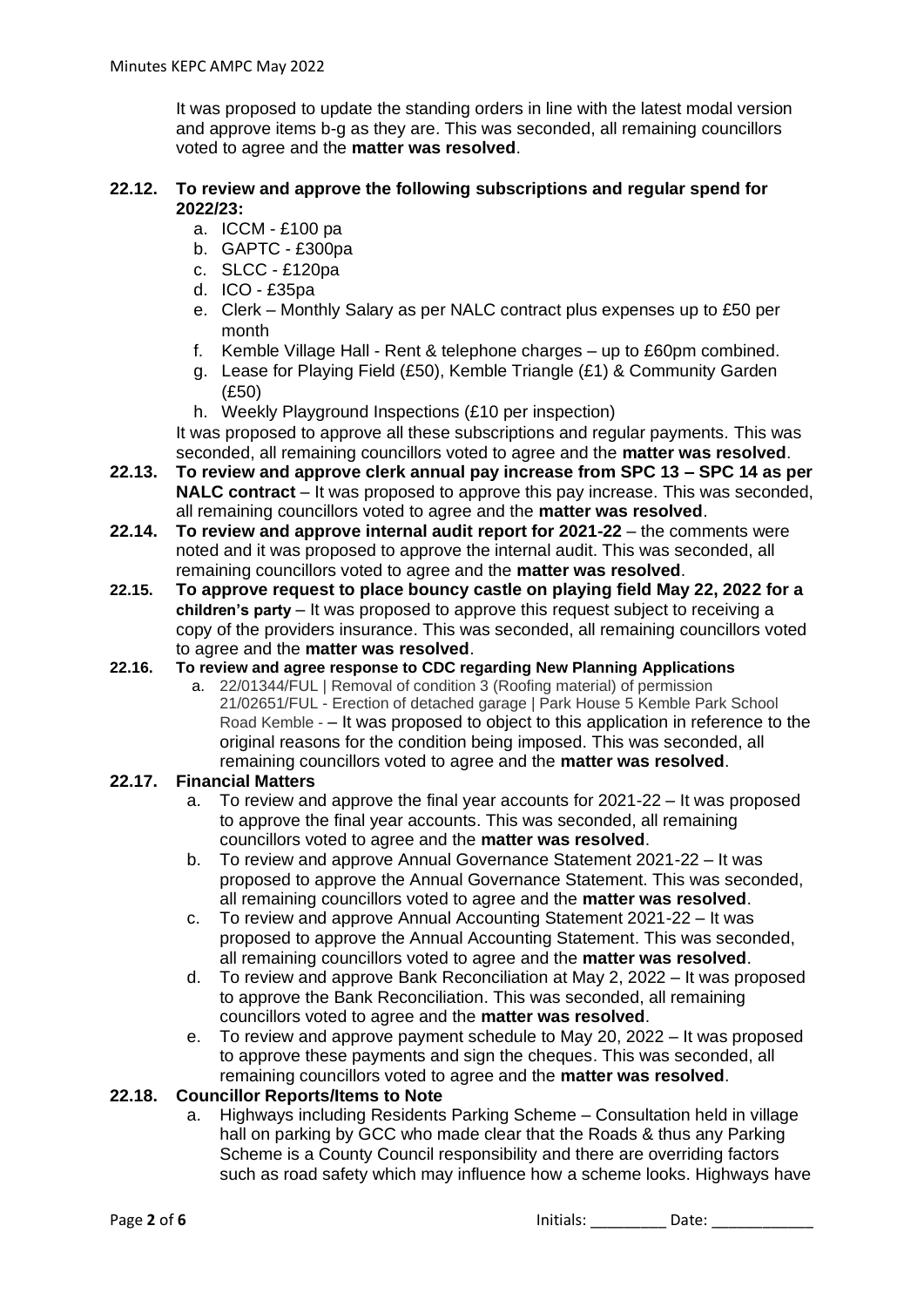reported a survey would need to be carried out regarding lorries passing through the speed restrictions – costs for this are being sought together with the reasons for why it was fixed to 17.5tons.

- b. Police/Crime Cyber crime is at an all time high. Cllr Russell is still trying to reinvigorate neighbourhood watch
- c. Village Appearance rotten posts noted between Clayfurlong grove & Playground. The school would like some plaques to mark the 2022 jubilee oak trees planted there. DB to contact the grass cutter regarding missed areas.
- d. Playground Inspections weekly inspections noted
- e. Road Safety further details have been received on ANPR costing and a GCC road safety grant.
- f. Youth facilities/plans nothing to report
- g. Kemble Community Gardens ready for the jubilee open gardens
- h. Kemble Airfield a 30% increase in business jet traffic has been recorded national – not had a major impact on Kemble so far
- i. Cirencester Light Railway LN continues to attend meetings
- j. Planning items noted as follows:
	- i. 21/01622/FUL | Formation of vehicular access and alterations to wall | 190 Windmill Road Kemble **| Awaiting decision**
	- **ii.** 21/03464/FUL | One and a half storey side and rear extensions, erection of detached garage/annex, outbuilding extension/alteration with erection of single storey link to main dwelling, demolition of conservatory | 128 Limes Road Kemble **| Decided – Application Permit**
	- **iii.** 21/03979/FUL | Erection of a single-storey side extension | Orchard Lee Clayfurlong Grove Kemble **| \*New Details\***
	- **iv.** 21/04459/FUL | Proposed single storey extension to replace conservatory | The Hollies Tamesis Drive Kemble **| Awaiting decision**
	- **v.** 22/00207/FUL | Erection of single storey garage | 171 Kemble **| Awaiting decision**
	- **vi.** 22/00559/TCONR | T1 Apple Fell. T2 Sycamore and 2 Beech Crown lift to 5 metres. T3 - Western Red Cedar - Fell. T4 - Cupressus and Spruce - Fell | 3 Kemble Park School Road Kemble **| Decided – no objection**
	- **vii.** 22/00468/FUL & 22/00469/LBC | Interior refurbishment, replacement timber windows, roof windows, replacement door and flooring. | Newburn Limes Road Kemble **| Awaiting decision**
	- **viii.** 22/00613/LBC | Repair works to internal timbers of the Tower section of the building. | Wild Duck Inn Ewen **| Awaiting decision**
	- **ix.** 22/00688/FUL | Two residential units within the curtilage of the main house approved under application 18/00051/FUL, removal of approved garage outbuilding and associated amended driveway and landscape enhancements | Land At New Covert Ewen **| \*New Details\***
	- **x.** 22/00940/FUL | Replacement of windows and doors | Oxendene House Washpool Lane Kemble **| Application Withdrawn**
	- **xi.** 22/00955/LBC | Removal of existing CCTV cameras and installation of new CCTV cameras and associated cabling within Kemble Railway Station | Kemble Railway Station Windmill Road Kemble **| Decided – application permit**
	- **xii.** 22/00947/TCONR | T1 Lime 1.5m Crown Reduction and Raise. T2 Lime 1.5m Crown Reduction and Raise. T3 Lime - 1.5m Crown Reduction and Raise. T4 False Acacia - 1.5m Crown Reduction and Raise. T5 Field Maple - 1.5m Crown Reduction and Raise | 126 Old Vicarage Lane Kemble **| Decided – no objection**
	- **xiii.** 22/01254/TCONR | 6 poplars to be re-pollarded back to previous pruning points | Ewen House Ewen **| Decided – no objection**

#### **22.19. Items for future agenda/ ongoing projects beyond the scope of this meeting**

- a. Sport grant for changing rooms on the football field RP
- b. Cemetery capacity project
- c. Replacement footbridge at Parkers Bridge

Chairman Signature: etc. and the Date: chairman Signature: etc. and the Date:

Page **3** of **6 11.12 and 12.12 and 12.12 and 12.12 and 13.12 and 13.12 and 13.12 and 13.12 and 13.12 and 13.12 and 13.12 and 13.12 and 13.12 and 13.12 and 13.12 and 13.12 and 13.12 and 13.12 and 13.12 and 13.12 and 13.12**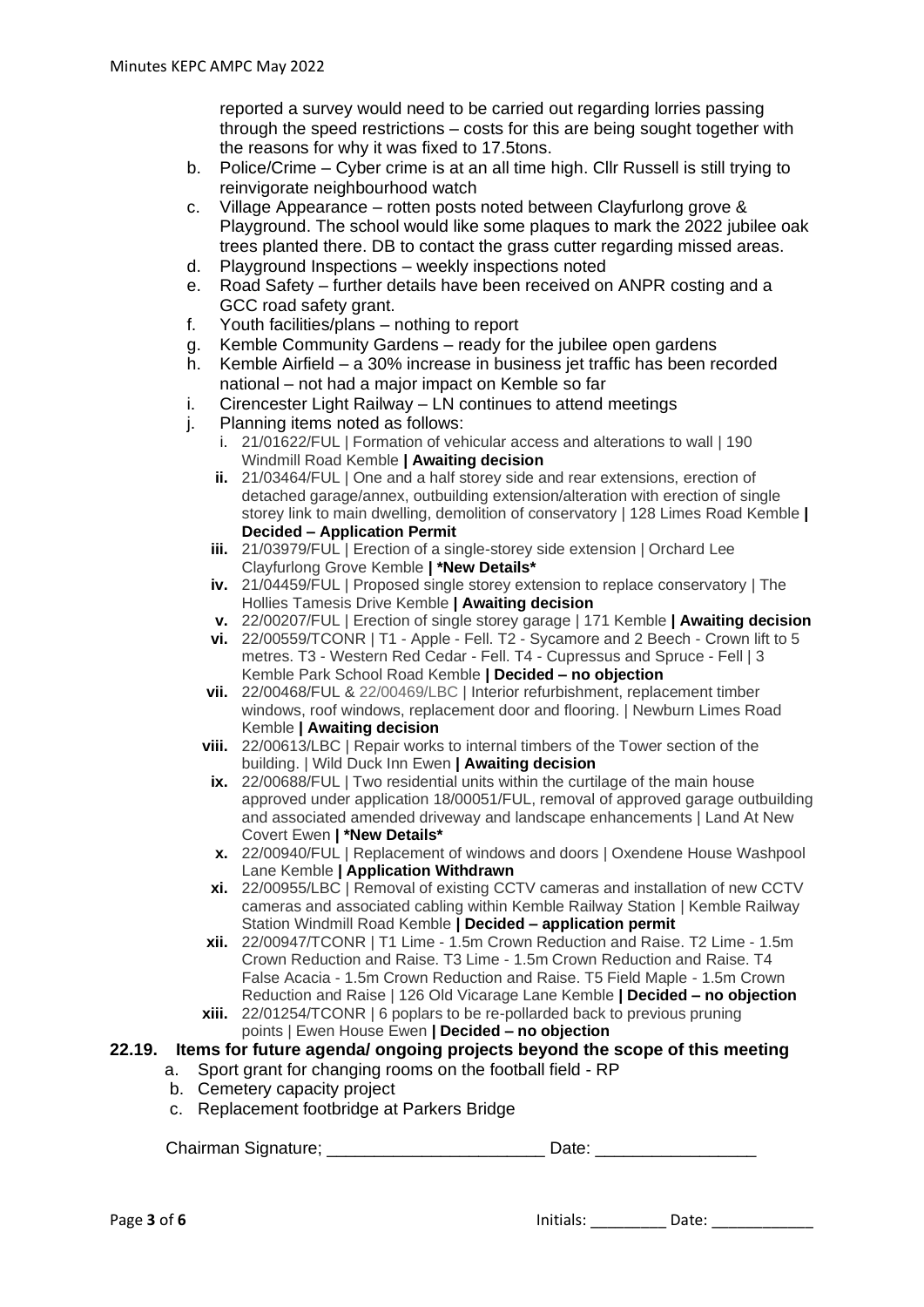| Kemble & Ewen Parish Council - YTD Cash Book Financial Summary 2021 / 22 |  |  |
|--------------------------------------------------------------------------|--|--|
|                                                                          |  |  |

| £6,000.00<br>£5,500.62<br>£26,681.00<br>£26,681.00<br>Precept<br><b>Employees</b><br>Administration<br>£3,500.00<br>£3,496.04<br>Grants<br>£0.00<br>60.00<br>£922.08<br>£900.00<br>Grass Cutting<br>£7,000.00<br>£3,440.00<br>Agency Services<br>£931.00<br>Professional Memberships<br>£650.00<br>£510.80<br><b>Burlal Ground Fees</b><br>£500.00<br>£200.00<br>£220.00<br>Playing Field<br>£0.00<br>£0.00<br>Training<br>£300.00<br>£0.00<br>Santander Savings A/c Interest<br>£0.00<br>£0.12<br>Road Safety<br>£0.00<br>Defibiliator<br>£100.00<br>Santander Business A/c Interest<br>£0.00<br>£0.24<br>£2,092.61<br><b>Miscellaneous</b><br>£0.00<br>£0.00<br>Playing Field<br>£1,500.00<br>£500.00<br>NS Investment Account (re Youth Club)<br>£0.18<br><b>Village Hall Repairs</b><br>£2,000.00<br>£100.00<br>Kemble Kids<br>£200.00<br>£0.00<br>NS Bond Interest (re WHG)<br>£0.00<br>56.77<br>£1,300.00<br>£1,316.00<br><b>Community Gardens</b><br>£0.00<br>£0.00<br>Cemetery<br>Cemetery Capacity Prollect<br>£5,000.00<br>£0.00<br>Transfers from NS A/C<br>£0.00<br>£0.00<br>£700.00<br>£400.00<br>PC VAT retund<br>£0.00<br>£2,881.75<br>Grants<br><b>Village Enviroment</b><br>£2,680.00<br>£1,086.25<br>Thames Path Signage<br>£300.00<br>£0.00<br><b>Community Gardens</b><br>£50.00<br>£0.00<br>Neighbourhood Plan<br>£100.00<br>£0.00<br>Village Web Site<br>£400.00<br>£0.00<br>£247.45<br>Litter<br>£100.00<br>Chairmans Allowance<br>£100.00<br>£0.00<br>£0.00<br>£0.00<br>Planning<br>Parkers Bridge<br>£1,000.00<br>£0.00<br>PAYE<br>£0.00<br>£0.00<br>£0.00<br>£5,000.00<br>Contingencies<br>Build Reserves (playground/cemetery)<br>£5,000.00<br>£0.00<br>£0.00<br>Kemble Green<br>£1.00<br>£0.00<br><b>Tetbury Path</b><br>£0.00<br>£18,809.77<br><b>TOTAL PC EX VAT</b><br>£43.181.00<br><b>TOTAL (EXCLUDING NS INVESTMENT)</b><br>£28,081.00<br>£31,422.96<br><b>PC VAT</b><br>£1,267.78<br>Transfers to NS A/C<br>£0.00<br><b>OVERALL TOTAL</b><br>£28,181.00<br>£31,423.14<br><b>TOTAL INCLUDING VAT</b><br>£20,077.55<br><b>CASH BOOK STATEMENT OF FUNDS</b><br>Cash Book balance b/f 06/04/21<br>£22,814.89<br>Receipts<br>£31,422.96<br>Payments<br>£20,077.55<br><b>New Cash Book balance</b><br>£34,160.30<br><b>RECONCILIATION TO BANK ACCOUNTS</b><br>Bank a/c balances:<br>£4,110.06<br>Santander Savings Account 41987930<br>Santander Business Account 41987928<br>£30,050.24<br><b>SUB TOTAL</b><br>£34,160.30<br>Adjustments<br>Income not yet banked<br>£0.00<br><b>Unpresented cheques</b><br>£0.00<br>Other<br>Cash Book balance<br>£34,160.30<br><b>COMMITTED FUNDS</b> |
|-----------------------------------------------------------------------------------------------------------------------------------------------------------------------------------------------------------------------------------------------------------------------------------------------------------------------------------------------------------------------------------------------------------------------------------------------------------------------------------------------------------------------------------------------------------------------------------------------------------------------------------------------------------------------------------------------------------------------------------------------------------------------------------------------------------------------------------------------------------------------------------------------------------------------------------------------------------------------------------------------------------------------------------------------------------------------------------------------------------------------------------------------------------------------------------------------------------------------------------------------------------------------------------------------------------------------------------------------------------------------------------------------------------------------------------------------------------------------------------------------------------------------------------------------------------------------------------------------------------------------------------------------------------------------------------------------------------------------------------------------------------------------------------------------------------------------------------------------------------------------------------------------------------------------------------------------------------------------------------------------------------------------------------------------------------------------------------------------------------------------------------------------------------------------------------------------------------------------------------------------------------------------------------------------------------------------------------------------------------------------------------------------------------------------------------------------------------------------------------------------------------------------------------------------------------------------------------------------------------------------|
|                                                                                                                                                                                                                                                                                                                                                                                                                                                                                                                                                                                                                                                                                                                                                                                                                                                                                                                                                                                                                                                                                                                                                                                                                                                                                                                                                                                                                                                                                                                                                                                                                                                                                                                                                                                                                                                                                                                                                                                                                                                                                                                                                                                                                                                                                                                                                                                                                                                                                                                                                                                                                       |
|                                                                                                                                                                                                                                                                                                                                                                                                                                                                                                                                                                                                                                                                                                                                                                                                                                                                                                                                                                                                                                                                                                                                                                                                                                                                                                                                                                                                                                                                                                                                                                                                                                                                                                                                                                                                                                                                                                                                                                                                                                                                                                                                                                                                                                                                                                                                                                                                                                                                                                                                                                                                                       |
|                                                                                                                                                                                                                                                                                                                                                                                                                                                                                                                                                                                                                                                                                                                                                                                                                                                                                                                                                                                                                                                                                                                                                                                                                                                                                                                                                                                                                                                                                                                                                                                                                                                                                                                                                                                                                                                                                                                                                                                                                                                                                                                                                                                                                                                                                                                                                                                                                                                                                                                                                                                                                       |
|                                                                                                                                                                                                                                                                                                                                                                                                                                                                                                                                                                                                                                                                                                                                                                                                                                                                                                                                                                                                                                                                                                                                                                                                                                                                                                                                                                                                                                                                                                                                                                                                                                                                                                                                                                                                                                                                                                                                                                                                                                                                                                                                                                                                                                                                                                                                                                                                                                                                                                                                                                                                                       |
|                                                                                                                                                                                                                                                                                                                                                                                                                                                                                                                                                                                                                                                                                                                                                                                                                                                                                                                                                                                                                                                                                                                                                                                                                                                                                                                                                                                                                                                                                                                                                                                                                                                                                                                                                                                                                                                                                                                                                                                                                                                                                                                                                                                                                                                                                                                                                                                                                                                                                                                                                                                                                       |
|                                                                                                                                                                                                                                                                                                                                                                                                                                                                                                                                                                                                                                                                                                                                                                                                                                                                                                                                                                                                                                                                                                                                                                                                                                                                                                                                                                                                                                                                                                                                                                                                                                                                                                                                                                                                                                                                                                                                                                                                                                                                                                                                                                                                                                                                                                                                                                                                                                                                                                                                                                                                                       |
|                                                                                                                                                                                                                                                                                                                                                                                                                                                                                                                                                                                                                                                                                                                                                                                                                                                                                                                                                                                                                                                                                                                                                                                                                                                                                                                                                                                                                                                                                                                                                                                                                                                                                                                                                                                                                                                                                                                                                                                                                                                                                                                                                                                                                                                                                                                                                                                                                                                                                                                                                                                                                       |
|                                                                                                                                                                                                                                                                                                                                                                                                                                                                                                                                                                                                                                                                                                                                                                                                                                                                                                                                                                                                                                                                                                                                                                                                                                                                                                                                                                                                                                                                                                                                                                                                                                                                                                                                                                                                                                                                                                                                                                                                                                                                                                                                                                                                                                                                                                                                                                                                                                                                                                                                                                                                                       |
|                                                                                                                                                                                                                                                                                                                                                                                                                                                                                                                                                                                                                                                                                                                                                                                                                                                                                                                                                                                                                                                                                                                                                                                                                                                                                                                                                                                                                                                                                                                                                                                                                                                                                                                                                                                                                                                                                                                                                                                                                                                                                                                                                                                                                                                                                                                                                                                                                                                                                                                                                                                                                       |
|                                                                                                                                                                                                                                                                                                                                                                                                                                                                                                                                                                                                                                                                                                                                                                                                                                                                                                                                                                                                                                                                                                                                                                                                                                                                                                                                                                                                                                                                                                                                                                                                                                                                                                                                                                                                                                                                                                                                                                                                                                                                                                                                                                                                                                                                                                                                                                                                                                                                                                                                                                                                                       |
|                                                                                                                                                                                                                                                                                                                                                                                                                                                                                                                                                                                                                                                                                                                                                                                                                                                                                                                                                                                                                                                                                                                                                                                                                                                                                                                                                                                                                                                                                                                                                                                                                                                                                                                                                                                                                                                                                                                                                                                                                                                                                                                                                                                                                                                                                                                                                                                                                                                                                                                                                                                                                       |
|                                                                                                                                                                                                                                                                                                                                                                                                                                                                                                                                                                                                                                                                                                                                                                                                                                                                                                                                                                                                                                                                                                                                                                                                                                                                                                                                                                                                                                                                                                                                                                                                                                                                                                                                                                                                                                                                                                                                                                                                                                                                                                                                                                                                                                                                                                                                                                                                                                                                                                                                                                                                                       |
|                                                                                                                                                                                                                                                                                                                                                                                                                                                                                                                                                                                                                                                                                                                                                                                                                                                                                                                                                                                                                                                                                                                                                                                                                                                                                                                                                                                                                                                                                                                                                                                                                                                                                                                                                                                                                                                                                                                                                                                                                                                                                                                                                                                                                                                                                                                                                                                                                                                                                                                                                                                                                       |
|                                                                                                                                                                                                                                                                                                                                                                                                                                                                                                                                                                                                                                                                                                                                                                                                                                                                                                                                                                                                                                                                                                                                                                                                                                                                                                                                                                                                                                                                                                                                                                                                                                                                                                                                                                                                                                                                                                                                                                                                                                                                                                                                                                                                                                                                                                                                                                                                                                                                                                                                                                                                                       |
|                                                                                                                                                                                                                                                                                                                                                                                                                                                                                                                                                                                                                                                                                                                                                                                                                                                                                                                                                                                                                                                                                                                                                                                                                                                                                                                                                                                                                                                                                                                                                                                                                                                                                                                                                                                                                                                                                                                                                                                                                                                                                                                                                                                                                                                                                                                                                                                                                                                                                                                                                                                                                       |
|                                                                                                                                                                                                                                                                                                                                                                                                                                                                                                                                                                                                                                                                                                                                                                                                                                                                                                                                                                                                                                                                                                                                                                                                                                                                                                                                                                                                                                                                                                                                                                                                                                                                                                                                                                                                                                                                                                                                                                                                                                                                                                                                                                                                                                                                                                                                                                                                                                                                                                                                                                                                                       |
|                                                                                                                                                                                                                                                                                                                                                                                                                                                                                                                                                                                                                                                                                                                                                                                                                                                                                                                                                                                                                                                                                                                                                                                                                                                                                                                                                                                                                                                                                                                                                                                                                                                                                                                                                                                                                                                                                                                                                                                                                                                                                                                                                                                                                                                                                                                                                                                                                                                                                                                                                                                                                       |
|                                                                                                                                                                                                                                                                                                                                                                                                                                                                                                                                                                                                                                                                                                                                                                                                                                                                                                                                                                                                                                                                                                                                                                                                                                                                                                                                                                                                                                                                                                                                                                                                                                                                                                                                                                                                                                                                                                                                                                                                                                                                                                                                                                                                                                                                                                                                                                                                                                                                                                                                                                                                                       |
|                                                                                                                                                                                                                                                                                                                                                                                                                                                                                                                                                                                                                                                                                                                                                                                                                                                                                                                                                                                                                                                                                                                                                                                                                                                                                                                                                                                                                                                                                                                                                                                                                                                                                                                                                                                                                                                                                                                                                                                                                                                                                                                                                                                                                                                                                                                                                                                                                                                                                                                                                                                                                       |
|                                                                                                                                                                                                                                                                                                                                                                                                                                                                                                                                                                                                                                                                                                                                                                                                                                                                                                                                                                                                                                                                                                                                                                                                                                                                                                                                                                                                                                                                                                                                                                                                                                                                                                                                                                                                                                                                                                                                                                                                                                                                                                                                                                                                                                                                                                                                                                                                                                                                                                                                                                                                                       |
|                                                                                                                                                                                                                                                                                                                                                                                                                                                                                                                                                                                                                                                                                                                                                                                                                                                                                                                                                                                                                                                                                                                                                                                                                                                                                                                                                                                                                                                                                                                                                                                                                                                                                                                                                                                                                                                                                                                                                                                                                                                                                                                                                                                                                                                                                                                                                                                                                                                                                                                                                                                                                       |
|                                                                                                                                                                                                                                                                                                                                                                                                                                                                                                                                                                                                                                                                                                                                                                                                                                                                                                                                                                                                                                                                                                                                                                                                                                                                                                                                                                                                                                                                                                                                                                                                                                                                                                                                                                                                                                                                                                                                                                                                                                                                                                                                                                                                                                                                                                                                                                                                                                                                                                                                                                                                                       |
|                                                                                                                                                                                                                                                                                                                                                                                                                                                                                                                                                                                                                                                                                                                                                                                                                                                                                                                                                                                                                                                                                                                                                                                                                                                                                                                                                                                                                                                                                                                                                                                                                                                                                                                                                                                                                                                                                                                                                                                                                                                                                                                                                                                                                                                                                                                                                                                                                                                                                                                                                                                                                       |
|                                                                                                                                                                                                                                                                                                                                                                                                                                                                                                                                                                                                                                                                                                                                                                                                                                                                                                                                                                                                                                                                                                                                                                                                                                                                                                                                                                                                                                                                                                                                                                                                                                                                                                                                                                                                                                                                                                                                                                                                                                                                                                                                                                                                                                                                                                                                                                                                                                                                                                                                                                                                                       |
|                                                                                                                                                                                                                                                                                                                                                                                                                                                                                                                                                                                                                                                                                                                                                                                                                                                                                                                                                                                                                                                                                                                                                                                                                                                                                                                                                                                                                                                                                                                                                                                                                                                                                                                                                                                                                                                                                                                                                                                                                                                                                                                                                                                                                                                                                                                                                                                                                                                                                                                                                                                                                       |
|                                                                                                                                                                                                                                                                                                                                                                                                                                                                                                                                                                                                                                                                                                                                                                                                                                                                                                                                                                                                                                                                                                                                                                                                                                                                                                                                                                                                                                                                                                                                                                                                                                                                                                                                                                                                                                                                                                                                                                                                                                                                                                                                                                                                                                                                                                                                                                                                                                                                                                                                                                                                                       |
|                                                                                                                                                                                                                                                                                                                                                                                                                                                                                                                                                                                                                                                                                                                                                                                                                                                                                                                                                                                                                                                                                                                                                                                                                                                                                                                                                                                                                                                                                                                                                                                                                                                                                                                                                                                                                                                                                                                                                                                                                                                                                                                                                                                                                                                                                                                                                                                                                                                                                                                                                                                                                       |
|                                                                                                                                                                                                                                                                                                                                                                                                                                                                                                                                                                                                                                                                                                                                                                                                                                                                                                                                                                                                                                                                                                                                                                                                                                                                                                                                                                                                                                                                                                                                                                                                                                                                                                                                                                                                                                                                                                                                                                                                                                                                                                                                                                                                                                                                                                                                                                                                                                                                                                                                                                                                                       |
|                                                                                                                                                                                                                                                                                                                                                                                                                                                                                                                                                                                                                                                                                                                                                                                                                                                                                                                                                                                                                                                                                                                                                                                                                                                                                                                                                                                                                                                                                                                                                                                                                                                                                                                                                                                                                                                                                                                                                                                                                                                                                                                                                                                                                                                                                                                                                                                                                                                                                                                                                                                                                       |
|                                                                                                                                                                                                                                                                                                                                                                                                                                                                                                                                                                                                                                                                                                                                                                                                                                                                                                                                                                                                                                                                                                                                                                                                                                                                                                                                                                                                                                                                                                                                                                                                                                                                                                                                                                                                                                                                                                                                                                                                                                                                                                                                                                                                                                                                                                                                                                                                                                                                                                                                                                                                                       |
|                                                                                                                                                                                                                                                                                                                                                                                                                                                                                                                                                                                                                                                                                                                                                                                                                                                                                                                                                                                                                                                                                                                                                                                                                                                                                                                                                                                                                                                                                                                                                                                                                                                                                                                                                                                                                                                                                                                                                                                                                                                                                                                                                                                                                                                                                                                                                                                                                                                                                                                                                                                                                       |
|                                                                                                                                                                                                                                                                                                                                                                                                                                                                                                                                                                                                                                                                                                                                                                                                                                                                                                                                                                                                                                                                                                                                                                                                                                                                                                                                                                                                                                                                                                                                                                                                                                                                                                                                                                                                                                                                                                                                                                                                                                                                                                                                                                                                                                                                                                                                                                                                                                                                                                                                                                                                                       |
|                                                                                                                                                                                                                                                                                                                                                                                                                                                                                                                                                                                                                                                                                                                                                                                                                                                                                                                                                                                                                                                                                                                                                                                                                                                                                                                                                                                                                                                                                                                                                                                                                                                                                                                                                                                                                                                                                                                                                                                                                                                                                                                                                                                                                                                                                                                                                                                                                                                                                                                                                                                                                       |
|                                                                                                                                                                                                                                                                                                                                                                                                                                                                                                                                                                                                                                                                                                                                                                                                                                                                                                                                                                                                                                                                                                                                                                                                                                                                                                                                                                                                                                                                                                                                                                                                                                                                                                                                                                                                                                                                                                                                                                                                                                                                                                                                                                                                                                                                                                                                                                                                                                                                                                                                                                                                                       |
|                                                                                                                                                                                                                                                                                                                                                                                                                                                                                                                                                                                                                                                                                                                                                                                                                                                                                                                                                                                                                                                                                                                                                                                                                                                                                                                                                                                                                                                                                                                                                                                                                                                                                                                                                                                                                                                                                                                                                                                                                                                                                                                                                                                                                                                                                                                                                                                                                                                                                                                                                                                                                       |
|                                                                                                                                                                                                                                                                                                                                                                                                                                                                                                                                                                                                                                                                                                                                                                                                                                                                                                                                                                                                                                                                                                                                                                                                                                                                                                                                                                                                                                                                                                                                                                                                                                                                                                                                                                                                                                                                                                                                                                                                                                                                                                                                                                                                                                                                                                                                                                                                                                                                                                                                                                                                                       |
|                                                                                                                                                                                                                                                                                                                                                                                                                                                                                                                                                                                                                                                                                                                                                                                                                                                                                                                                                                                                                                                                                                                                                                                                                                                                                                                                                                                                                                                                                                                                                                                                                                                                                                                                                                                                                                                                                                                                                                                                                                                                                                                                                                                                                                                                                                                                                                                                                                                                                                                                                                                                                       |
|                                                                                                                                                                                                                                                                                                                                                                                                                                                                                                                                                                                                                                                                                                                                                                                                                                                                                                                                                                                                                                                                                                                                                                                                                                                                                                                                                                                                                                                                                                                                                                                                                                                                                                                                                                                                                                                                                                                                                                                                                                                                                                                                                                                                                                                                                                                                                                                                                                                                                                                                                                                                                       |
|                                                                                                                                                                                                                                                                                                                                                                                                                                                                                                                                                                                                                                                                                                                                                                                                                                                                                                                                                                                                                                                                                                                                                                                                                                                                                                                                                                                                                                                                                                                                                                                                                                                                                                                                                                                                                                                                                                                                                                                                                                                                                                                                                                                                                                                                                                                                                                                                                                                                                                                                                                                                                       |
|                                                                                                                                                                                                                                                                                                                                                                                                                                                                                                                                                                                                                                                                                                                                                                                                                                                                                                                                                                                                                                                                                                                                                                                                                                                                                                                                                                                                                                                                                                                                                                                                                                                                                                                                                                                                                                                                                                                                                                                                                                                                                                                                                                                                                                                                                                                                                                                                                                                                                                                                                                                                                       |
|                                                                                                                                                                                                                                                                                                                                                                                                                                                                                                                                                                                                                                                                                                                                                                                                                                                                                                                                                                                                                                                                                                                                                                                                                                                                                                                                                                                                                                                                                                                                                                                                                                                                                                                                                                                                                                                                                                                                                                                                                                                                                                                                                                                                                                                                                                                                                                                                                                                                                                                                                                                                                       |
|                                                                                                                                                                                                                                                                                                                                                                                                                                                                                                                                                                                                                                                                                                                                                                                                                                                                                                                                                                                                                                                                                                                                                                                                                                                                                                                                                                                                                                                                                                                                                                                                                                                                                                                                                                                                                                                                                                                                                                                                                                                                                                                                                                                                                                                                                                                                                                                                                                                                                                                                                                                                                       |
|                                                                                                                                                                                                                                                                                                                                                                                                                                                                                                                                                                                                                                                                                                                                                                                                                                                                                                                                                                                                                                                                                                                                                                                                                                                                                                                                                                                                                                                                                                                                                                                                                                                                                                                                                                                                                                                                                                                                                                                                                                                                                                                                                                                                                                                                                                                                                                                                                                                                                                                                                                                                                       |
|                                                                                                                                                                                                                                                                                                                                                                                                                                                                                                                                                                                                                                                                                                                                                                                                                                                                                                                                                                                                                                                                                                                                                                                                                                                                                                                                                                                                                                                                                                                                                                                                                                                                                                                                                                                                                                                                                                                                                                                                                                                                                                                                                                                                                                                                                                                                                                                                                                                                                                                                                                                                                       |
|                                                                                                                                                                                                                                                                                                                                                                                                                                                                                                                                                                                                                                                                                                                                                                                                                                                                                                                                                                                                                                                                                                                                                                                                                                                                                                                                                                                                                                                                                                                                                                                                                                                                                                                                                                                                                                                                                                                                                                                                                                                                                                                                                                                                                                                                                                                                                                                                                                                                                                                                                                                                                       |
|                                                                                                                                                                                                                                                                                                                                                                                                                                                                                                                                                                                                                                                                                                                                                                                                                                                                                                                                                                                                                                                                                                                                                                                                                                                                                                                                                                                                                                                                                                                                                                                                                                                                                                                                                                                                                                                                                                                                                                                                                                                                                                                                                                                                                                                                                                                                                                                                                                                                                                                                                                                                                       |
|                                                                                                                                                                                                                                                                                                                                                                                                                                                                                                                                                                                                                                                                                                                                                                                                                                                                                                                                                                                                                                                                                                                                                                                                                                                                                                                                                                                                                                                                                                                                                                                                                                                                                                                                                                                                                                                                                                                                                                                                                                                                                                                                                                                                                                                                                                                                                                                                                                                                                                                                                                                                                       |
|                                                                                                                                                                                                                                                                                                                                                                                                                                                                                                                                                                                                                                                                                                                                                                                                                                                                                                                                                                                                                                                                                                                                                                                                                                                                                                                                                                                                                                                                                                                                                                                                                                                                                                                                                                                                                                                                                                                                                                                                                                                                                                                                                                                                                                                                                                                                                                                                                                                                                                                                                                                                                       |
|                                                                                                                                                                                                                                                                                                                                                                                                                                                                                                                                                                                                                                                                                                                                                                                                                                                                                                                                                                                                                                                                                                                                                                                                                                                                                                                                                                                                                                                                                                                                                                                                                                                                                                                                                                                                                                                                                                                                                                                                                                                                                                                                                                                                                                                                                                                                                                                                                                                                                                                                                                                                                       |
|                                                                                                                                                                                                                                                                                                                                                                                                                                                                                                                                                                                                                                                                                                                                                                                                                                                                                                                                                                                                                                                                                                                                                                                                                                                                                                                                                                                                                                                                                                                                                                                                                                                                                                                                                                                                                                                                                                                                                                                                                                                                                                                                                                                                                                                                                                                                                                                                                                                                                                                                                                                                                       |
| Grants awarded but not yet paid<br><b>NHW</b><br>£137.99                                                                                                                                                                                                                                                                                                                                                                                                                                                                                                                                                                                                                                                                                                                                                                                                                                                                                                                                                                                                                                                                                                                                                                                                                                                                                                                                                                                                                                                                                                                                                                                                                                                                                                                                                                                                                                                                                                                                                                                                                                                                                                                                                                                                                                                                                                                                                                                                                                                                                                                                                              |
| £200.00<br>Grants awarded but not yet paid<br>Welcome Pack/PA                                                                                                                                                                                                                                                                                                                                                                                                                                                                                                                                                                                                                                                                                                                                                                                                                                                                                                                                                                                                                                                                                                                                                                                                                                                                                                                                                                                                                                                                                                                                                                                                                                                                                                                                                                                                                                                                                                                                                                                                                                                                                                                                                                                                                                                                                                                                                                                                                                                                                                                                                         |
|                                                                                                                                                                                                                                                                                                                                                                                                                                                                                                                                                                                                                                                                                                                                                                                                                                                                                                                                                                                                                                                                                                                                                                                                                                                                                                                                                                                                                                                                                                                                                                                                                                                                                                                                                                                                                                                                                                                                                                                                                                                                                                                                                                                                                                                                                                                                                                                                                                                                                                                                                                                                                       |
| <b>Youth Club</b>                                                                                                                                                                                                                                                                                                                                                                                                                                                                                                                                                                                                                                                                                                                                                                                                                                                                                                                                                                                                                                                                                                                                                                                                                                                                                                                                                                                                                                                                                                                                                                                                                                                                                                                                                                                                                                                                                                                                                                                                                                                                                                                                                                                                                                                                                                                                                                                                                                                                                                                                                                                                     |
| Opening Balance<br>£1,837.11                                                                                                                                                                                                                                                                                                                                                                                                                                                                                                                                                                                                                                                                                                                                                                                                                                                                                                                                                                                                                                                                                                                                                                                                                                                                                                                                                                                                                                                                                                                                                                                                                                                                                                                                                                                                                                                                                                                                                                                                                                                                                                                                                                                                                                                                                                                                                                                                                                                                                                                                                                                          |
| Interest<br>£0.18                                                                                                                                                                                                                                                                                                                                                                                                                                                                                                                                                                                                                                                                                                                                                                                                                                                                                                                                                                                                                                                                                                                                                                                                                                                                                                                                                                                                                                                                                                                                                                                                                                                                                                                                                                                                                                                                                                                                                                                                                                                                                                                                                                                                                                                                                                                                                                                                                                                                                                                                                                                                     |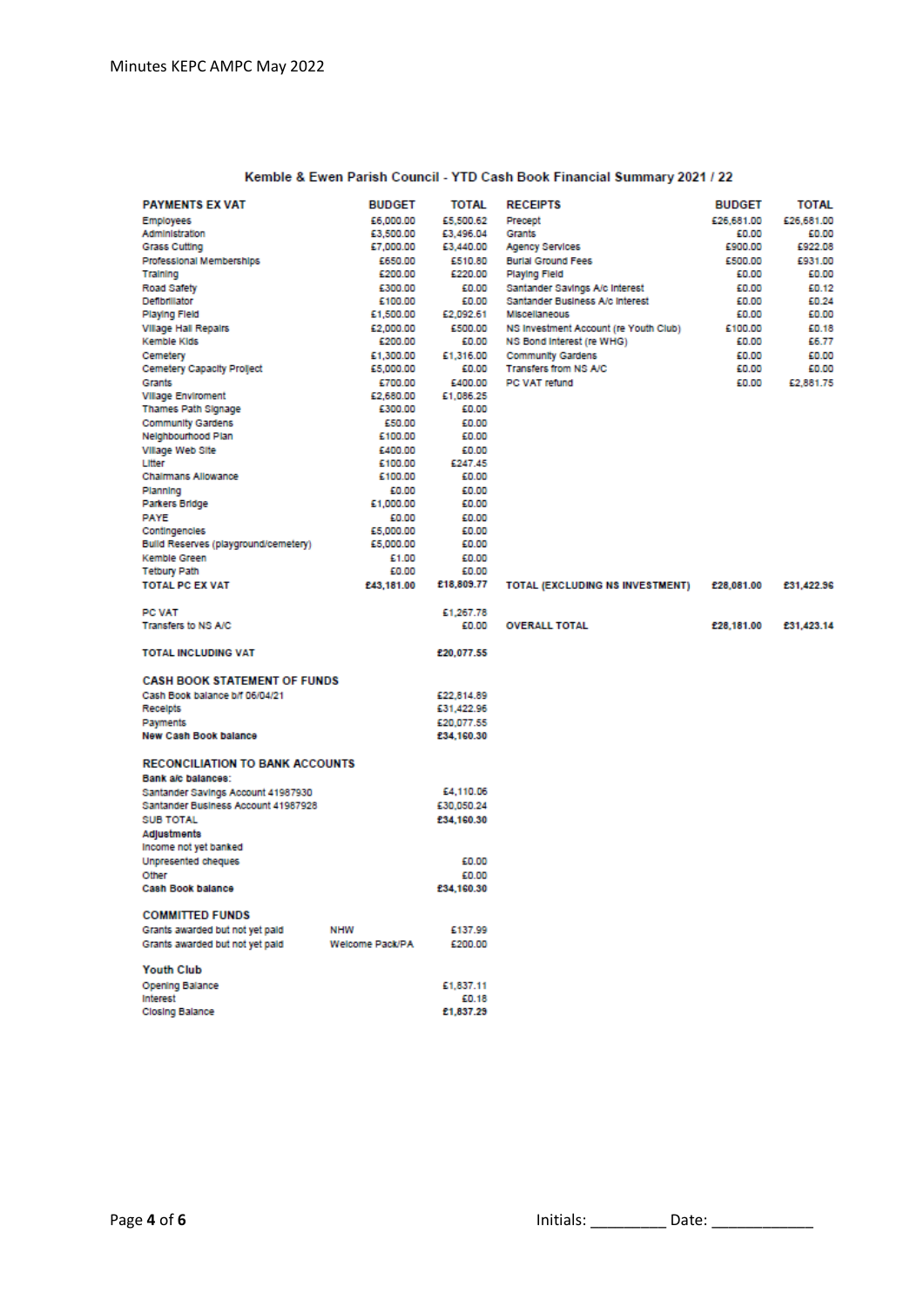## KEMBLE & EWEN PARISH COUNCIL

# Bank Reconciliation: May 2, 2022



| <b>Date</b>                                           | From whom received                                                    | <b>Particulars</b>                                  | <b>Amount</b> |
|-------------------------------------------------------|-----------------------------------------------------------------------|-----------------------------------------------------|---------------|
| 05/04/2022                                            | NS&I                                                                  | Interest                                            | 2.97          |
| 06/04/2022                                            | Royal British Legion                                                  | Tree Sponsorship WHG                                | 45.25         |
| 12/04/2022                                            | Slade & Son                                                           | Ref. Late Ayres                                     | 300.00        |
| 21/04/2022                                            | <b>CDC</b>                                                            | Precept 1                                           | 20958.00      |
| 02/04/2022                                            | Santander                                                             | Interest                                            | 0.57          |
| Receipts<br>Payments<br><b>New Cash Book balance</b>  | <b>CASH BOOK STATEMENT OF FUNDS</b><br>Cash Book balance b/f 06/04/22 | £34,160.30<br>£21,302.79<br>£6,687.01<br>£48,776.08 |               |
|                                                       | <b>RECONCILIATION TO BANK ACCOUNTS</b>                                |                                                     |               |
| Bank a/c balances:                                    | Savings A/C balance b/f 06/04/22<br>Savings A/C balance b/f 06/04/22  | £4,110.06<br>£30,050.24                             |               |
|                                                       | Santander Savings Account 41987930                                    | £9,110.63                                           |               |
| <b>SUB TOTAL</b>                                      | Santander Business Account 41987928                                   | £44,785.45<br>£53,896.08                            |               |
| <b>Adjustments</b>                                    |                                                                       |                                                     |               |
| Income not yet banked<br>Unpresented cheques<br>Other | Transfer Business to Saving A/C                                       | £0.00<br>£120.00<br>£5,000.00<br>£0.00              |               |
| <b>Cash Book balance</b>                              |                                                                       | £48,776.08                                          |               |

Receipts April 3, 2022 – May 2, 2022

Signature Date: $\begin{array}{c} \begin{array}{c} \begin{array}{c} \begin{array}{c} \end{array} \\ \begin{array}{c} \end{array} \end{array} & \begin{array}{c} \begin{array}{c} \end{array} \\ \begin{array}{c} \end{array} \end{array} & \begin{array}{c} \end{array} \end{array} \end{array} \end{array}$